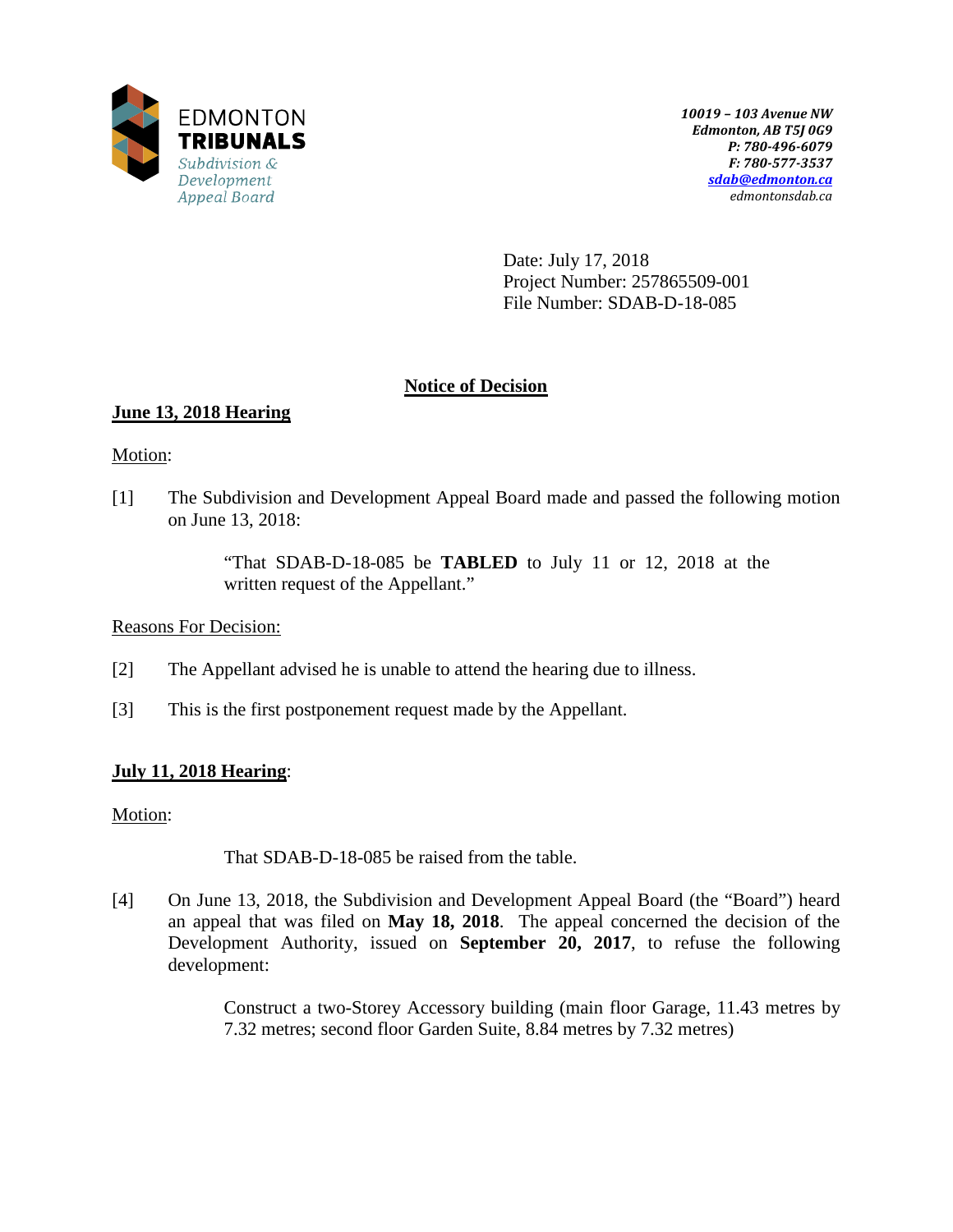- [5] The subject property is on Plan 4830Q Blk 17 Lot 12, located at 12936 85 Street NW, within the RF4 Semi-Detached Residential Zone. The Mature Neighbourhood Overlay applies to the subject property.
- [6] The following documents were received prior to the hearing and form part of the record:
	- Copy of the Development Permit application with attachments, proposed plans, and the refused Development Permit;
	- The Development Officer's written submission; and
	- Online responses.

### **Preliminary Matters**

- [7] At the outset of the appeal hearing, the Presiding Officer confirmed with the parties in attendance that there was no opposition to the composition of the panel.
- [8] The Presiding Officer outlined how the hearing would be conducted, including the order of appearance of parties, and no opposition was noted.
- [9] The Presiding Officer referenced Section 686(1) of the *Municipal Government Act*, RSA 2000, c M-26 which states that:

a development appeal to a subdivision and development appeal board is commenced by filing a notice of the appeal, containing reasons, with the board

- a) in the case of an appeal made by a person referred to in section 685(1)
	- i) with respect to an application for a development permit,

(A) within 21 days after the date on which the written decision is given under section 642, […]

[10] It was noted that the decision of refusal by the Development Officer is dated September 20, 2017 and the Notice of Appeal was filed on May 18, 2018. It appears that the Board does not have authority to hear the appeal. The Presiding Officer indicated that the appeal could be withdrawn and a new development permit application could be submitted without the required six month re-application period. However, if the Board proceeds with the hearing, a development permit application requiring variances potentially cannot be made for six months from the date of the Board's decision, if the Board determines that the appeal was filed late.

#### **Summary of Hearing**

*i) Position of the Appellant, Mr. J. Kumar:*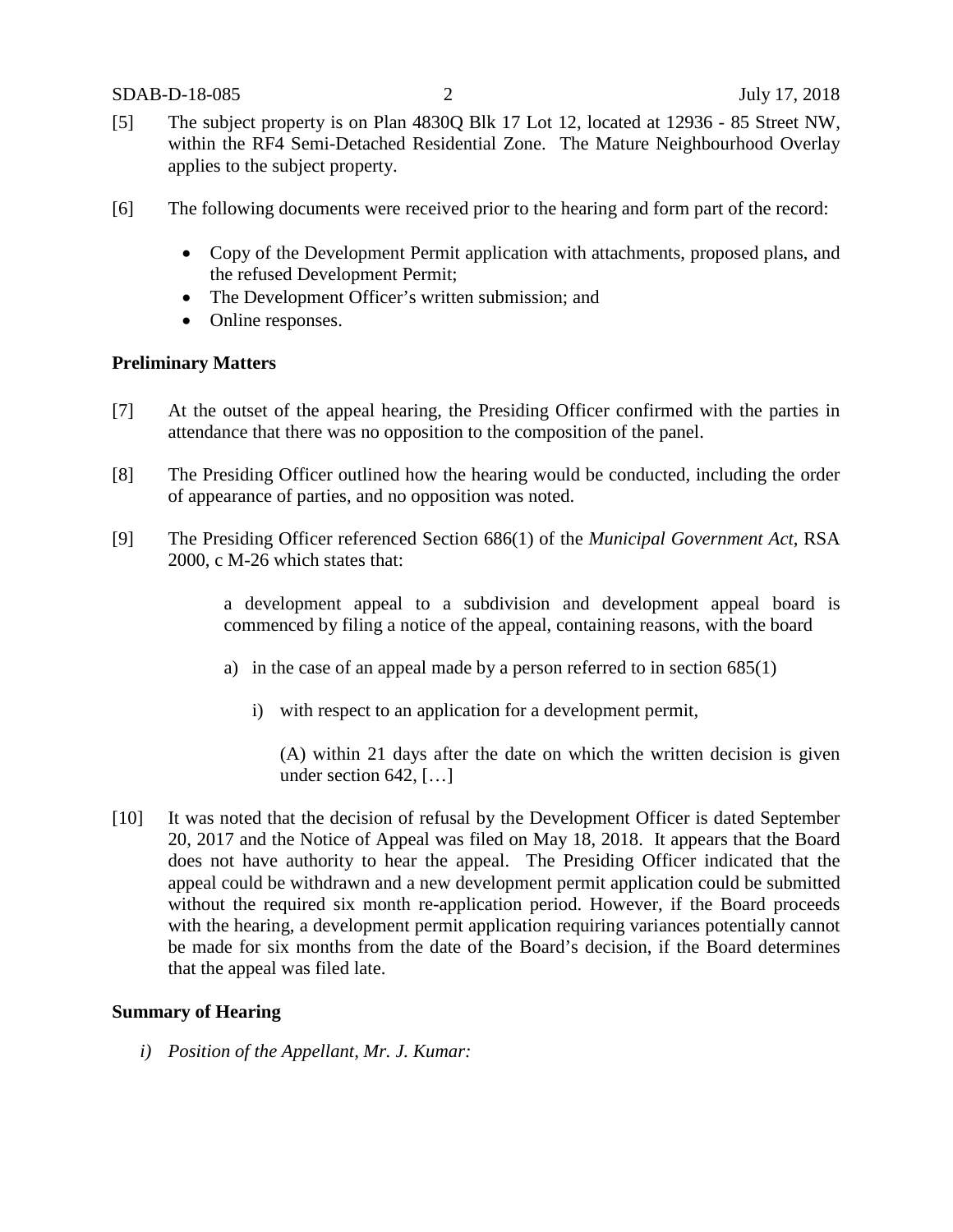- [11] Mr. Kumar acknowledged that the appeal was filed outside of the 21 day appeal period, because his mother was ill and because of that he was out of the country.
- [12] Mr. Kumar stated that the plans for this development and the size of the proposed Garden Suite were prepared based on information that he received during discussions with Development & Zoning Services. However, the *Edmonton Zoning Bylaw* was amended after he submitted his application and the Garden Suite cannot be larger than 450 square feet in size. He felt that this was unfair because he was provided misleading information.
- [13] After a short recess to consider the Appellant's request, the Presiding Officer advised that it was the decision of the Board not to grant a further postponement.
- [14] The Presiding Officer reiterated that the Development Officer's decision of refusal was issued on September 20, 2017 and that Mr. Kumar received notice of the refusal on September 25, 2017, as indicated by the registered mail receipt. The appeal was not filed until May 18, 2018, well outside of the 21 day appeal period, and therefore the Board does not have jurisdiction to hear the appeal.
	- *ii) Position of the Development Officer, Mr. K. Yeung:*
- [15] The Development Authority did not appear at the hearing and the Board relied on Mr. Yeung's written submission.

#### **Decision**

[16] The Board does not assume jurisdiction.

#### **Reasons for Decision**

- [17] Section 686(1) of the *Municipal Government Act*, RSA 2000, c M-26 states that a development appeal to a subdivision and development appeal board is commenced by filing a notice of the appeal, containing reasons, with the board, (a) in the case of an appeal made by a person referred to in section 685(1), (i) with respect to an application for a development permit within 21 days after the date on which the written decision is given under section 642, […]
- [18] The Board applied the provisions of Section 686(1) of the *Municipal Government Act*, and finds that the appeal was filed outside of the allowable 21 days.
- [19] Based on the evidence provided, the Board determined that the Development Authority issued the decision of refusal on September 20, 2017. The Appellant received notice of the decision of the Development Authority on September 25, 2017 and the appeal was not filed until May 18, 2018, approximately eight months after the issuance of the refusal which is well beyond the allowable 21 day appeal period.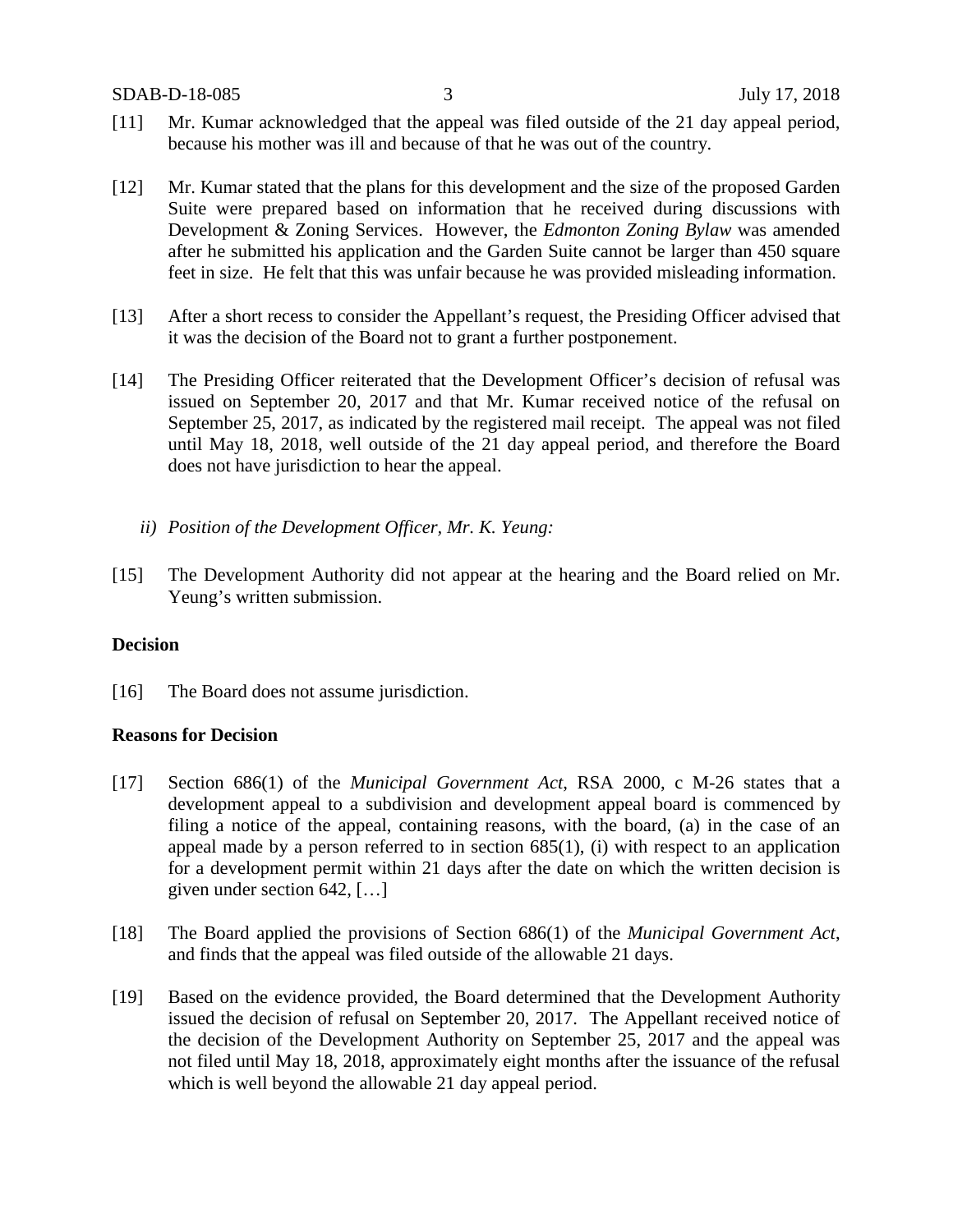SDAB-D-18-085 4 July 17, 2018

[20] The Board does not have the ability to extend the time for filing an appeal. The appeal was filed more than 21 days following the date on which the Appellant received notice of the decision of the Development Authority and, therefore, the Board cannot assume jurisdiction to hear this appeal.

Windo Fitt

Mr. W. Tuttle, Presiding Officer Subdivision and Development Appeal Board

Board Members in Attendance: Mr. B. Gibson, Mr. J. Jones, Ms. S. LaPerle, Mr. J. Wall